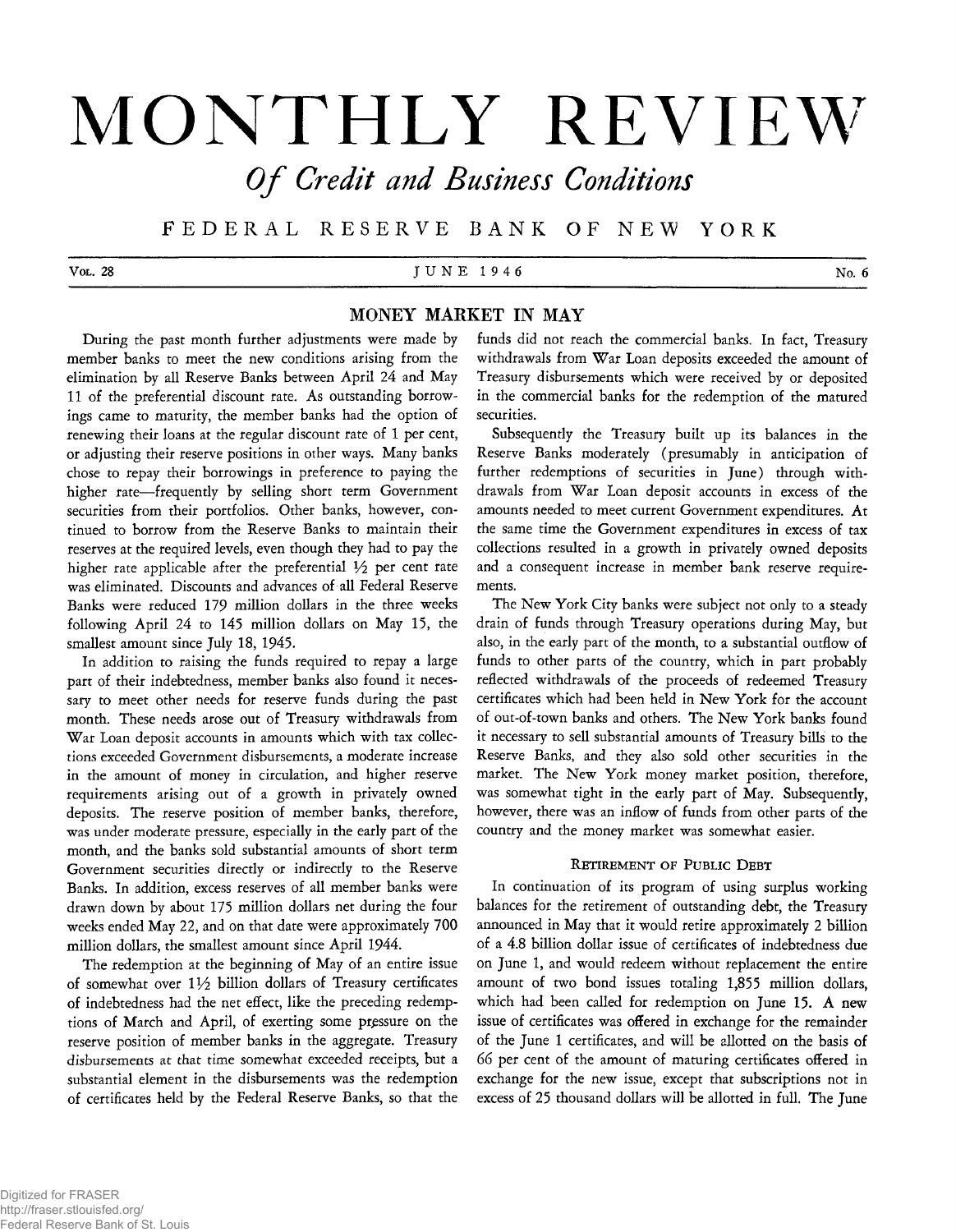redemptions will bring the total retirement of Treasury marketable securities since the end of February to 10.2 billion dollars.

The effects of the public debt retirement operations on major classes of owners, as far as they are determinable from current data, are shown in the accompanying chart. Government securities held by the weekly reporting member banks declined 3.5 billion dollars between February 27 and May 1, an amount considerably in excess of their probable holdings of redeemed securities. The difference is accounted for by sales of other securities by these banks chiefly for the purpose of adjusting their reserve positions. The Federal Reserve Banks, on the other hand, had a net decline of less than 400 million dollars in their Government security portfolios during this period, although they held 1.2 billion dollars of redeemed securities. Thus the Reserve Banks made net purchases of more than 800 million dollars of Treasury obligations, either directly from member banks or in the open market, to provide reserves needed by member banks. The fact that securities from Reserve Bank portfolios redeemed by the Treasury had to be so largely replaced by purchases of other securities is a clear indication of the pressure on member bank reserve positions that is exerted by the debt redemption operations.

"All others," including nonreporting member and nonmember banks, as well as other investors, reduced their holdings of Government securities by about 2.1 billion dollars during the same period, an amount which is probably somewhat less than their holdings of redeemed securities. It appears that these banks and other investors replaced in part their redeemed securities by buying other securities in the market.

It is apparent from the chart that changes in the Government security holdings of the different groups of investors were not closely synchronized with the debt retirement operations of the Treasury. On some occasions, notably in connection with the March 1 and April 1 redemptions, the weekly reporting member banks made at least partial replacements of the redeemed securities on or before the date of redemption. On these occasions the Treasury had built up large balances in the Reserve Banks in advance of the redemptions and drew down its balances in retiring the securities, so that the commercial banks gained funds and were able to purchase other securities, some of which were supplied by the Reserve Banks. On the other hand, in the weeks that included the March 15 and May 1 redemptions, the reductions in the reporting member banks' holdings of Government securities were substantially in excess of the amount of their securities that were redeemed. In those weeks (and also the weeks ended March 27 and May 8) the reporting member banks sold securities to meet their reserve requirements, and the Reserve Banks bought securities to maintain the stability of the market and to supply needed reserves to member banks. In general, other investors, including nonreporting commercial banks, bought securities in March to replace redeemed securities, but sold securities in April while the reporting member banks were buying.

The retirement of 2 billion of Treasury certificates on June

Changes in the Ownership of the Public Debt\* **(Cumulative weekly from February 27, 1946)**



\* Total interest-bearing debt exclusive of special issues and Savings notes.

1 will probably involve only minor strain on bank reserves. Redemptions of these securities held by the Reserve Banks will probably be largely offset by a reduction in the Treasury's balance with the Reserve Banks, so that little net withdrawal of funds from commercial banks will occur. The June 1 certificate was issued during the Seventh War Loan drive and is widely held, the latest Treasury figures showing that more than 60 per cent of the total was owned by nonbank investors at the end of February. Some of these investors, including nonbank corporations, may use the proceeds of the redeemed securities to pay quarterly instalments on their income taxes due June 15 or for other business purposes, but an unexpectedly large proportion of the holdings of such investors were offered in exchange for the new issue of certificates. Nevertheless, the proportion of redeemed June 1 certificates that will come out of commercial bank portfolios is likely to be smaller than in the case of previous redemptions of Treasury certificates.

# NEW CORPORATE FINANCING

The volume of new corporate security issues offered has been well sustained in recent months despite the irregularity in bond prices. Successive new monthly peaks for the year, of 660 and 850 million dollars, were reached in April and May, respectively. Flotations of new bond issues were at new high levels for the year, but the totals might well have been still larger were it not for unsettlement in the bond market. Stock financing also was in large volume. Securities issued for the purpose of expanding working capital and plant and equipment accounted for approximately 45 per cent of all corporate offerings in April and 21 per cent in May, and were well above the levels of the corresponding months of 1945. "New money" issues in April were highest since August 1941. The total of refunding issues in April and May 1946, taken together, was about the same as in the corresponding months of 1945.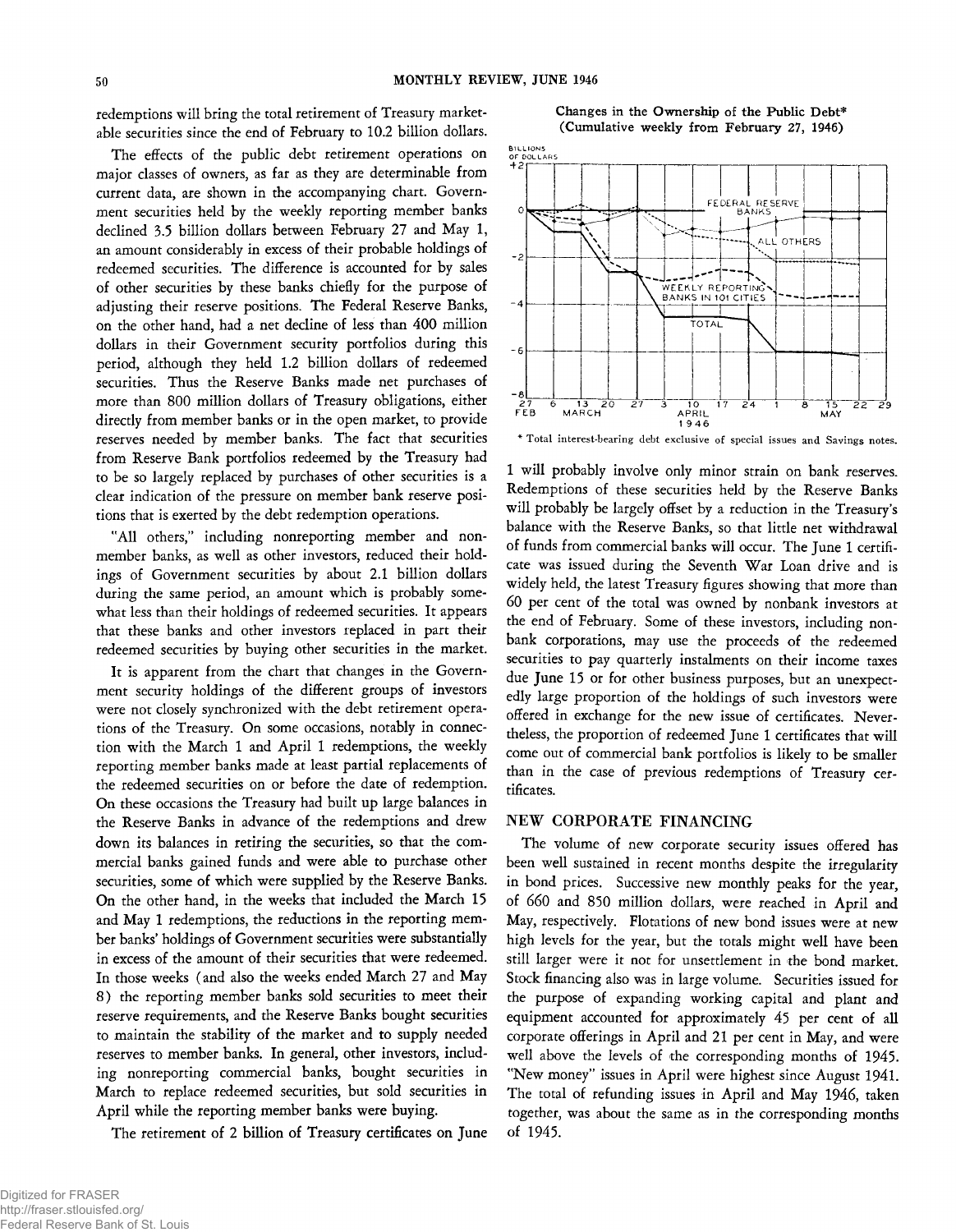Unsettlement in bond prices started early in April among Government securities and then spread to municipal and corporate obligations. The recession in prices adversely affected the distribution of new corporate bond offerings. In a number of instances, new issues sold in the open market at a discount of a point or more from offering prices. Weakness was especially evident among new railroad issues where distribution to the public was interrupted, not only by the decline in quotations on outstanding securities, but also by other factors affecting the railroads, including the coal strike and the threatened railroad stoppage, as well as prospects of higher wages, and of a delay in obtaining higher freight rates.

The weakness in prices led to the postponement of some new issues and also to lower bids on securities offered to underwriters on a competitive basis and to lower prices (or higher yields) on reofferings to the public. Terms of a number of new securities were modified so as to make them more attractive to investors, and in one case, the coupon rate was advanced above that originally contemplated.

Substantial changes occurred in the new issue market with respect to types and purposes of new issues in the first five months of 1946, as compared with the same period in the preceding year. Although the total volume of new issues in the 1946 period (21/<sub>2</sub> billion dollars) was only 22 per cent larger than in the corresponding five months of 1945, the amount of new securities offered for expansion purposes rose more than 90 per cent while refunding issues increased 5 per cent. Total new stock issues exceeded 900 million dollars, or  $2\frac{1}{2}$  times the preceding year's figure, while bond financing fell off about 6 per cent. Securities floated by industrial corporations were twice as large in the aggregate this year (to the end of May) as last year, while financing by railroads and public utility companies dropped about 25 and 10 per cent, respectively. Changes in the percentages of total new issues accounted for by new capital financing, by industrial securities, and by stock issues between the first five months of 1945 and 1946 are summarized in the following table.

|                                               | 1945 | 1946 |
|-----------------------------------------------|------|------|
| New capital $\ldots \ldots \ldots 20$         |      | 31   |
| Industrial $\ldots \ldots \ldots \ldots$ 30   |      | 51   |
| Stock $\ldots \ldots \ldots \ldots \ldots 17$ |      | 36.  |

New capital financing, which had increased steadily during the second half of 1945, totaled over three fourths of a billion dollars in the first five months of 1946, the largest volume for any similar period since 1931. Nevertheless, while the demand for capital has grown substantially since the end of the war, the volume of new capital issues remains small in relation to gross national product or any other measure of business activity. To a large extent, however, capital needs have probably been met out of corporations' own cash or other liquid resources.

Most of the expansion over last year in new money issues was in securities of industrial corporations, especially those engaged in certain categories of manufacturing where reconversion problems are more pressing than among other types of issuers. Industrial issues also accounted for more than half the total, including refunding, reflecting not only the expansion in industrial securities but also a reduction in public utility and railroad refundings.

Investment bankers sold more than 900 million dollars of common and preferred stocks in the first five months of 1946, the largest sum for any comparable period since 1930. While a sizable proportion of the new stock issues were for refunding purposes, chiefly preferred stocks with lower dividend rates, a larger part consisted of "new money" offerings. In fact, close to 70 per cent of the new capital issues took the form of stocks.

A major factor in the expansion of stock financing has been the rising trend in equity security prices, which up to February of this year had been in progress for more than three years and has greatly stimulated investor interest in new stock issues. New offerings have been so well received that the shares have quickly sold at substantial premiums above issue prices, and profits in the so-called "free rides" have been large. The extent of the profits that could have been obtained through "free rides" in new stock issues is indicated in the accompanying table. For 65 common and preferred stock issues placed in the first four months of 1946, investors purchasing at the issue price could have liquidated their securities on or near the date of offering with an average profit of more than 5 per cent. Proportionate gains were much larger on common stock issues than on the preferred issues which were usually higher priced, indicating a greater demand for the more speculative securities in the low price range. In general, lower priced issues, common or preferred, advanced more rapidly than the higher priced ones.

However, for the 39 new common and preferred issues for which market quotations were available, prices reached by the close of the date of offering were higher, on the average, than





Source: *Commercial and Financial Chronicle;* April and May 1946 esti-mated by Federal Reserve Bank of New York.

1943

1944

1945

1946

1942

1941

1940

1939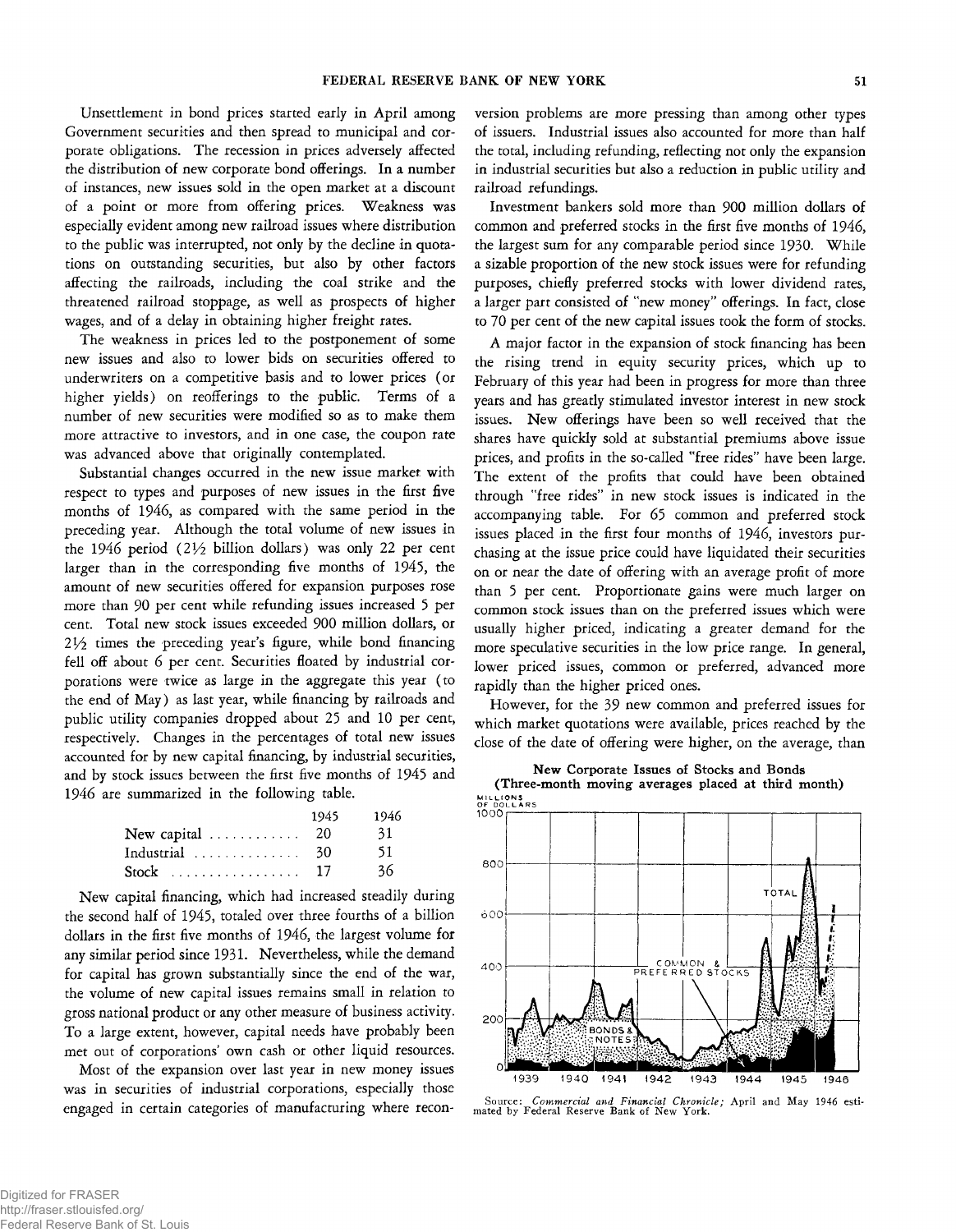| I |  |
|---|--|
|   |  |

| Type and price of shares                                                                                     |                                                    |
|--------------------------------------------------------------------------------------------------------------|----------------------------------------------------|
| $\text{Preferred} \dots \dots \dots \dots \dots \dots \dots \dots \dots \dots \dots \dots \dots \dots \dots$ | 109.6<br>111.8<br>103.8<br>103.3<br>107.0<br>102.5 |
|                                                                                                              | 105.3                                              |

**Ratio of Market to Issue Price of New Stock Flotations on Date of Offering\*** (In per cent)

Example 1 over 65 new issues (23 common and 42 preferred) of 1 million dollars<br>
for more offered from January through April 1946, for which market quo-<br>  $\frac{1}{2}$  at tations were available. Weighted averages computed by t

two weeks or a month later. The average market price was 106.5 per cent of offering price on the date of offering, 104.1 per cent two weeks later, and 103.9 per cent a month later. Owing to the irregularity of stock prices in this period (January-April 1946), however, it is not certain whether those who bought the new issues in the market on the offering date and held them for a month after acquisition fared any better or worse, on the whole, than those who acquired outstanding securities. It appears that market prices of new stocks issued in the early part of the period increased more in the month after issuance than did the general level of outstanding stocks (or fell less in a period of falling prices). In the latter part, particularly for new flotations toward the end of February and in March, the reverse held true, with new issues showing lesser gains or greater declines than the general market level. In most of the cases tabulated by this bank, however, purchasers who acquired new stock issues at the offering prices had "paper profits" one month after issue date, and in a smaller majority of cases, the premiums exceeded the rise in prices of outstanding issues.

## SAVINGS AND LOAN ASSOCIATIONS IN NEW YORK STATE

Although the first savings and loan association<sup>1</sup> in this country was founded in Philadelphia in 1831, it was not until 1848 that a similar institution was organized in New York. After that date, however, the number here increased rapidly and in 1851 the State legislature passed the first law recognizing this development and authorizing the incorporation of "Building, Mutual Loan and Accumulating Fund Associations." These early societies were patterned after the English building and loan associations which were small mutual institutions organized for the specific purpose of assisting their members to finance the purchase or building of homes. They were founded with the idea that they would be terminated as soon as each member had acquired a home or after a certain number of years.

As these associations grew and developed considerable change occurred in their character and operating principles. The advantages of a permanent organization and greater flexibility in their membership were very soon recognized, and while home financing has remained one of their primary functions, their role as savings institutions has been increasingly emphasized and today their position in our economy is somewhat analogous to that of the mutual savings banks. A member still technically buys shares in an association which he may resell to the association when he wishes to withdraw his savings. But for all practical purposes the purchase of shares amounts to a time deposit. Most of these associations, like the savings banks, ordinarily waive their right to a period of notice before withdrawal.

This development made necessary a greater degree of liquidity in their investment position or some means of rediscounting their mortgage loans in case of sudden and heavy withdrawals. In 1914 the New York State Legislature took a pioneering step in establishing the Land Bank of the State of New York2 which was designed to provide rediscount facilities for savings and loan associations in the State. Membership in the Land Bank was and is voluntary. Its own capital was raised through the sale of shares to member institutions and of its obligations to the public. The idea did not meet with immediate or widespread favor, however, and for a number of years only a small proportion of the State's savings and loan associations joined.

The economic crisis of the 1930's and the plight of many home owners unable to meet their mortgage payments and of savers unable to withdraw their funds led to the passage of the Federal Home Loan Bank of 1932 and the Home Owners' Loan Act of 1933. The latter provided for the Federal chartering of new savings and loan associations and the conversion of State associations to Federal charter. The Federal associations were required to become members of the Federal Home Loan Bank System. In 1935 the Federal Savings and Loan Insurance Corporation was organized to insure savings and loan association shares up to \$5,000 per account. Insurance was made compulsory for the Federal associations and voluntary for State institutions. At the end of last December 65 of the 240 savings and loan associations in New York State held Federal charters. Seventy-seven State associations were members of the Federal Home Loan Bank System of which 50 were insured. Close to 75 per cent of the State associations were also members of the Savings and Loan Bank of the State of New York.

The assets and the private share capital of the savings and loan associations increased very rapidly during the war period along with those of all other types of banking institutions. At the end of 1945 savings and loan associations in New York had about 775 thousand members or shareholders, and assets of 729 million dollars compared with 422 million in

<sup>&</sup>lt;sup>1</sup> These associations are also sometimes called building and loan associations or cooperative banks, but the term savings and loan association which is becoming more widespread throughout the country today is used in this article.

<sup>2</sup> In 1932 its title was changed to Savings and Loan Bank of the State of New York.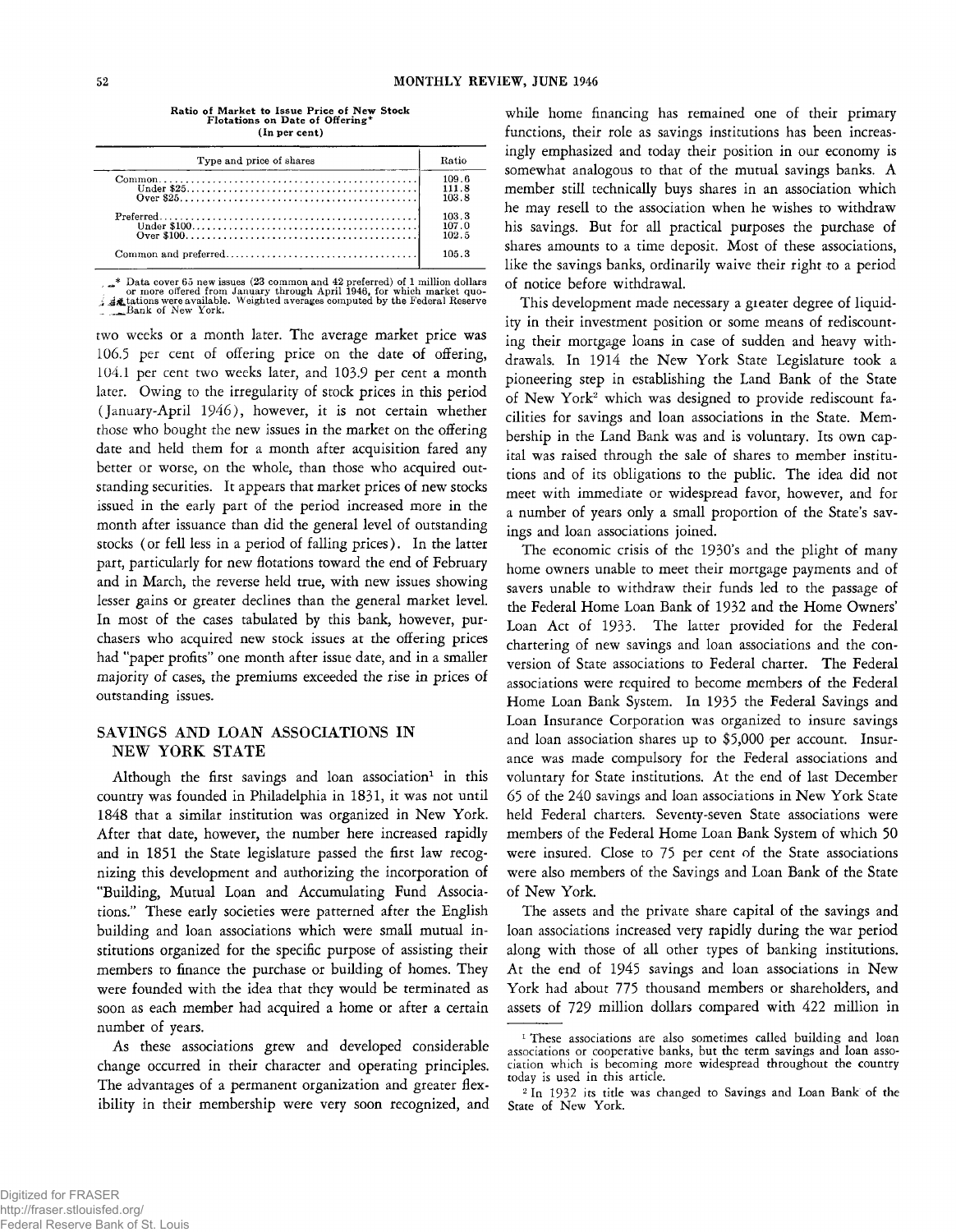Private Repurchasable Share Capital of Savings and Loan Associations,<br>Deposits of Mutual Savings Banks, and Time Deposits of Member<br>Banks in New York State, 1939-45 (In millions of dollars)

| December 31                                | Share capital of<br>savings and loan<br>associations | Deposits of<br>savings banks                                | Time deposits<br>of all<br>member banks*                    |
|--------------------------------------------|------------------------------------------------------|-------------------------------------------------------------|-------------------------------------------------------------|
| $1939$<br>$1940$<br>1941.<br>1943.<br>1945 | 323<br>354<br>378<br>394<br>442<br>521<br>628e       | 5,599<br>5.688<br>5.555<br>5,574<br>6,174<br>7.122<br>8.292 | 1,606<br>1.684<br>1.731<br>1.706<br>1,987<br>2,417<br>3.003 |

\* Individuals, partnerships, and corporations.

*e* Estimated by the Federal Reserve Bank of New York.

Source: New York State Banking Department, Federal Home Loan Bank Administration, Savings Bank Trust Company , and Board of Gover-nors of the Federal Reserve System.

December 1939. The Federally chartered associations expanded much more rapidly in this period than State institutions and now hold nearly 50 per cent of the total assets of all savings and loan associations in the State.

The total assets of savings and loan associations as a group are still small in comparison with deposits of mutual savings banks or the time deposits of individuals, partnerships, and corporations in the commercial banks, as the accompanying table indicates, but showed a much larger proportionate growth over the war years than did the State's mutual savings banks. This development may in part be attributed to the fact that the savings and loan associations are fairly well distributed throughout the State, with large associations in the Upstate war production centers of Niagara Falls and Rochester, while the savings banks are more largely concentrated in New York City where deposit growth lagged during the war. Also, in contrast to savings banks and commercial banks which lost deposits in 1941 and 1942, savings and loan associations did not experience any net decrease in share capital ( although the rate of increase did slacken) when many people drew down their accounts at savings banks to purchase consumers' durable goods or Savings bonds. The repurchase ratio or the ratio of withdrawals to new deposits for Federal associations in New York, for example, was 85 per cent in 1942 and 52 per cent in 1944 compared with 105 and 63 per cent, respectively, for savings banks. The bonus paid by many associations on so-called instalment shares, that is, regular deposits against which no withdrawals are made over a long period of time (a practice not followed by either the savings or commercial banks), may at least partly account for this development.

The major portion of the assets of savings and loan associations have been traditionally invested in mortgages; at the end of the 1920's close to 90 per cent of their assets were in mortgage loans. But in succeeding years, as the result of the depression, the number of mortgages available declined and by the end of 1939 the proportion of their assets invested in first mortgages was down to 75 per cent. Wartime restrictions on building and remodeling reduced this ratio to an estimated 60 per cent by the end of 1945. But these restrictions have not had as great an *effect on* the mortgage portfolios of the savings and loan associations, which concentrate on home loans, as they have had on those of the savings banks. The outstanding mortgage investments of the latter institutions have declined every year since 1940. First mortgage loans of the savings and loan associations, however, while they showed virtually no net change in 1942 and declined slightly in the following year, showed substantial increases in 1944 and particularly 1945 as the result of the accelerated activity in real estate markets and the rising trend of urban real estate prices. The higher prices are reflected in the fact that in 1939 the average size loan made by State associations was around \$2,600; in 1943 it was \$3,000; and by 1945 it had risen to \$3,600.

The wartime improvement in general business conditions and incomes and the acute housing shortage made it possible for the savings and loan associations to reduce greatly the ratio of their mortgage loans in default and to dispose of most of the real estate they had acquired through foreclosure proceedings. The proportion of mortgages in default to total mortgages held by State associations declined from 15 per cent in 1939 to 1.5 per cent by 1945, while the amount of real estate owned by both Federal and State associations declined from about 9 per cent of total assets to a negligible figure.

Because of the rapid increase in their available funds and the limited mortgage volume, the savings and loan associations, like other banking institutions, invested an increasing proportion of their assets in Government obligations. As the accompanying table shows, their holdings of these securities rose from an estimated 9 million to an estimated 218 million dollars during the six war years. During the Victory Loan drive the associations borrowed heavily to purchase drive issues in anticipation of a further rise in their investable funds. These purchases are reflected in the very large increase in their holdings of Government obligations during 1945.

In the mortgage field the savings and loan associations face keen competition from other lenders. The volume of home mortgages has been rising, however, since the housing shortage is forcing many people, who would not otherwise do so, to purchase homes. The anticipated increase in home building will increase the demand for mortgage funds. The volume of loans made by these associations in the first quarter of 1946 is estimated to have exceeded all previous records.

In the past, savings and loan associations with relatively low operating expenses and good profit records have usually been

Assets of Savings and Loan Associations in New York State, 1939-45 (End of year figures; in millions of dollars)

| Assets                                                                                                                          | 1939                                          | 1941                                                | 1943                  | 1944                   | 1945e                         |
|---------------------------------------------------------------------------------------------------------------------------------|-----------------------------------------------|-----------------------------------------------------|-----------------------|------------------------|-------------------------------|
| First mortgage loans<br>Real estate sold under contract<br>Real estate owned<br>U.S. Government securities<br>Other investments | 325<br>$\bar{s}$<br>37<br>g*<br>$\frac{1}{2}$ | 379<br>$\frac{10}{27}$<br>$13*$<br>$\frac{11*}{26}$ | 374<br>14<br>73<br>37 | 396<br>143<br>10<br>34 | 446<br>218<br>$\frac{12}{37}$ |
| Total                                                                                                                           | 422                                           | 476                                                 | 525                   | 604                    | 729                           |

Breakdown of total estimated by Federal Reserve Bank of New York.

\* Breakdown between U. S. Government securities and other investment estimated.

Source: New York State Banking Department and Federal Home Loan Bank Administration.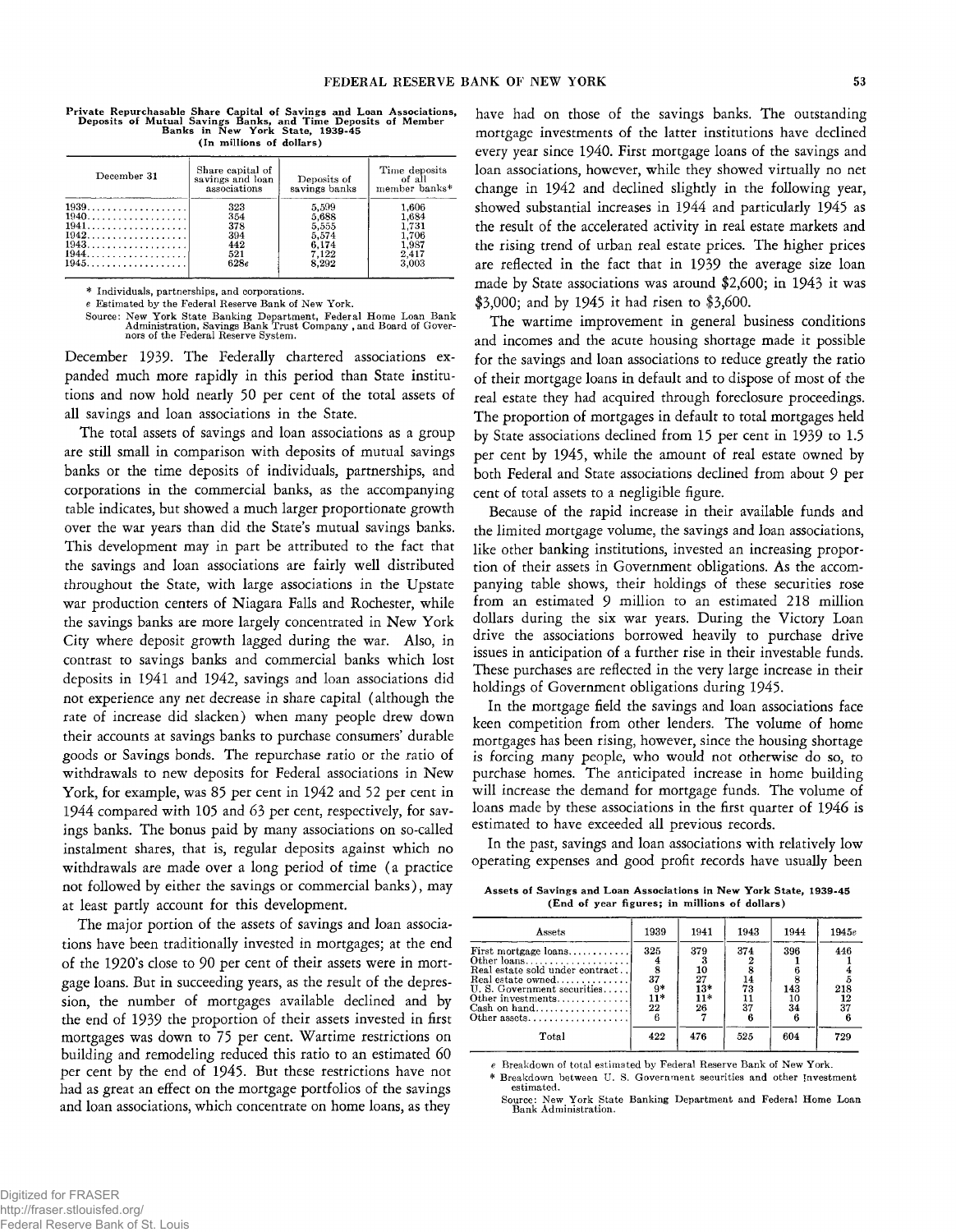able to pay dividends to their members at a rate well above the interest paid elsewhere on savings deposits. But during the war the competition for the available supply of mortgages, changes in the composition of assets, and the decline in the general level of interest rates reduced their rates of earnings considerably. The growing proportions of Government obligations in their investment portfolios have meant a reduction in the average return on earning assets, and the average rate of interest in effect on the mortgage loans of State associations declined from 5.68 per cent in the fall of 1939 to 5.07 per cent in 1945 and the average rate charged on new loans in the latter year to 4.98 per cent. Operating expenses have increased roughly in proportion to the rise in total assets. The average rate of dividends paid by the associations, therefore, has had to be reduced, the ratio for State associations declining from about 3.3 per cent in 1939 to 2.45 per cent in 1945 and for Federal associations last year to 1.74 per cent.

The ratio of undivided profits to total assets rose from 2.4 per cent at the end of 1939 to 3.4 per cent in 1943, but subsequently declined slightly. Reserves and surplus have just about kept pace with the growth in assets and at the end of 1945 were equal to about 4 per cent of total assets.

# INTERNATIONAL LENDING SINCE THE END OF HOSTILITIES

Since the middle of 1945, the principal creditor nations have made advances to foreign countries, or completed negotiations for such advances, totaling more than 10 billion dollars. Of this aggregate, over 6 billion represents credits actually extended; the remainder consists of contracts negotiated but not yet formally signed or ratified. These amounts do not include the loans by individual countries which are still in course of negotiation. Of the 6 billion dollars of postwar loans actually consummated to date, the United States alone accounts for over 4 billion dollars, including credits granted to the United Kingdom, France, and other countries for the settlement of lend-lease and other war accounts and for the purchase of United States surplus property abroad.

This network of foreign lending is predominantly intergovernmental in character. It includes outright loans, granted as a rule directly by the Treasury or other government agency of the lending country to the government of the borrowing country, as well as the amounts which certain central banks hold of each other's currency under the monetary agreements negotiated by their respective governments, the central banks acting merely as agents.

As to the specific foreign loans that have been extended since the end of the war, the greater part of the American loans have been made by the Export-Import Bank, the lending power of which was increased in July 1945 from 700 million dollars to 3,500 million. To May 31, 1946, the bank had authorized loans totaling over 2,100 million dollars, of which 1,870 million is for Europe,<sup>1</sup> 195 million for Asia,<sup>2</sup> and 76 million for South America. Of the total amount already authorized, only 169 million had actually been disbursed by the end of March 1946.

Sizable credits have also been granted by the United States Government for financing goods contracted for under the lend-lease procedures but which had not been delivered prior to the termination of lend-lease. Credit arrangements have also been negotiated for financing the sale abroad of United States surplus property. The United Kingdom has obtained 650 million dollars and France 720 million dollars in connection with the settlement of their lend-lease and other accounts and the purchases of surplus property.

Loans extended by Canada total the equivalent of 1,645 million U. S. dollars, of which 1,125 million are to the United Kingdom, 450 million to Western Europe,<sup>3</sup> 54 million to China, 13 million to the Netherlands East Indies, and 3 million to the Soviet Union.

Great Britain occupies third place among post-armistice lenders, but this is due only to the existence of a large unsettled balance in her favor under the Franco-British financial agreement of March 27, 1945, which expired on February 28, 1946. France's sterling debt under that agreement is stated to amount to the equivalent of 440 million dollars. The only outright British credits have been one of 10 million pounds sterling to Greece and credits to Czechoslovakia totaling 6 million pounds sterling. The mutual overdraft facilities provided for in the monetary agreements made by Great Britain with Belgium, the Netherlands, and Czechoslovakia, are expected to result in the temporary accumulation by the United Kingdom of moderate amounts of the currencies of these three countries.

Reconstruction and commercial credits extended by Sweden total the equivalent of 242 million dollars.<sup>4</sup> Sweden, in addition, is to accumulate sterling balances under her monetary agreement of March 6, 1945 with the United Kingdom. No formal limit to the latter has been fixed, but the balances accumulated so far are believed much larger than Sweden originally envisaged. Altogether, according to an authoritative Swedish source, Sweden during the twelve months ending June 1946 will have loaned to foreign countries approximately one seventh of her national income.

Switzerland has granted monetary and other credits totaling the equivalent of 150 million dollars.<sup>5</sup> Spain, Portugal, Argen-

2 Of which 67 million for China and 100 million for the Netherlands East Indies.

<sup>&</sup>lt;sup>1</sup> Of the 1,870 million dollars for Europe, France has received commitments of 1,200 million, the Netherlands 300 million, Belgium 100 million, Norway 50 million, Finland and Poland 40 million each, Greece 25 million, and Denmark 20 million. The remainder consists of a 95 million dollar cotton credit line to European countries to finance the purchase of United States cotton.

<sup>&</sup>lt;sup>3</sup> Of which 218 million to France, 112 million to the Netherlands, 91 million to Belgium, 17 million to Czechoslovakia, and 12 million to Norway.

<sup>4</sup> Of which 70 million dollars to Norway, 57 million to Finland, 29 million to Denmark, 24 million each to Belgium and Poland, 18 million to the Netherlands, and 20 million to other countries.

<sup>&</sup>lt;sup>5</sup> Of which 60 million to the United Kingdom under the monetary agreement of March 12, 1946, 58 million to France, 18 million to the Netherlands, 12 million to Belgium, and 1 million each to Czechoslovakia and Norway.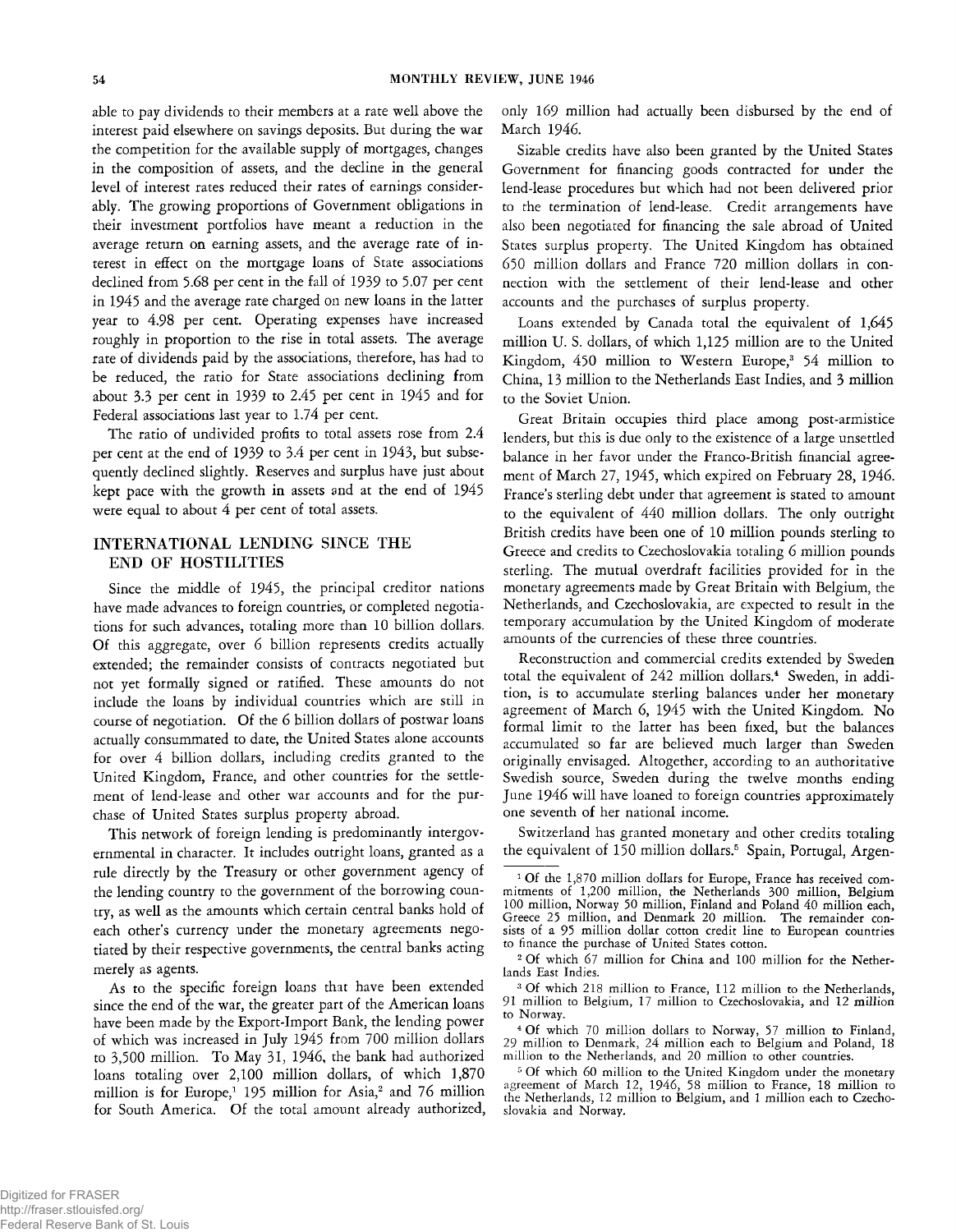tina, and other South American countries have likewise extended sizable commercial and monetary credits to Western Europe.

So far there have been only a few cases of commercial bank participation in postwar foreign lending. In the United States, commercial bank credits of 100 million and 16 million, respectively, were extended to the Netherlands and Norway last year, and arrangements have been made to allow commercial banks to participate in the new 200 million dollar Export-Import Bank loan to the Netherlands of March 1946. In Switzerland a group of large commercial banks has reportedly participated to a somewhat greater extent in loans to foreign governments. Under the very first postwar arrangement of this kind, a British bank extended a one million pound revolving credit to a group of nationalized Czechoslovakian commercial banks under the guarantee of the National Bank of Czechoslovakia. Such instances, however, remain relatively rare.

In terms of the recipient countries, the distribution of postarmistice foreign borrowing may be summarized as follows: Of the 6 billion dollars that has already been loaned, about 5 billion has gone to Western Europe, including more than 1.8 billion to the United Kingdom. The remainder is distributed between Eastern and Mediterranean Europe (about 370 million), Russia (400 million), Asia (about 300 million), and Latin America (76 million).

The following table shows the sources from which the principal European borrowers have obtained their postwar financial assistance. The creditor countries are listed under the name of each borrowing country in the order of size of the amounts received from them. Where the amounts are known, they are given in millions of dollars.

Known Post-Armistice Foreign Borrowing of Certain European Countries\* (In millions of dollars)

| France                                      | United Kingdom                              | Netherlands                                                                                                                                                    | U.S.S.R. | Belgium                                                |
|---------------------------------------------|---------------------------------------------|----------------------------------------------------------------------------------------------------------------------------------------------------------------|----------|--------------------------------------------------------|
| Switzerland. 58   Sweden<br>Argentina<br>36 | Canada 218   Switzerland 60   Switzerland18 | U.S1,920   Canada1,125   U.S400   U.S400   U.S100<br>U.K 440   U.S 650   Canada112   Canada 3<br>$\vert$ Sweden 18<br>$\mathbf{U}, \mathbf{K}, \ldots, \ldots$ |          | $Canada \dots 91$<br>$S$ weden $24$<br>Switzerland. 12 |
| $Total \dots 2.700$                         |                                             | Total1,850   Total550   Total403                                                                                                                               |          | $Total \dots 230$                                      |

\* Because of the nature of the^data, the aggregates shown are approximate and subject to revision, t Not available.

Of the aggregate of 2.7 billion of credits received by France, 1.9 billion has been granted by the United States. In addition to the 550 million Export-Import Bank loan arranged in September 1945, France was granted, under an agreement concluded on May 28, a further credit of 650 million fiom the Export-Import Bank, as well as the 720 million credit for settlement of lend-lease, reciprocal aid, surplus war property, and other claims referred to above.

The major item in the total credits of 1,850 million dollars received by the United Kingdom to date is the 1,125 million

Canadian credit. Second in size is the 650 million United States credit for settlement of lend-lease and other claims. The remainder represents a rough estimate of the sterling holdings that Sweden and Switzerland agreed to accumulate under their monetary agreements with the United Kingdom. Although no formal limitation to this sterling debt was stipulated in the Anglo-Swedish monetary agreement, the Anglo-Swiss agreement of March 12, 1946 limited the Swiss obligation to accept sterling to 5 million pounds sterling, "plus such additional sum as may be determined by the contracting governments in the light of the estimated balance of payments between the sterling area and Switzerland." The Bank of England has stated that the upper limit of such "additional sums" is estimated at 5 million pounds sterling for the first year, and a further 5 million for the second, making with the 5 million of basic credit an aggregate of 15 million pounds.

In addition, the United Kingdom is to receive, under the financial agreement now pending before Congress, a United States Government credit of 3,750 million dollars for the financing of necessary imports during the transition period.

Borrowing by the U.S.S.R. has consisted almost entirely of the American " $3(c)$ " lend-lease loan of 400 million dollars, plus a small Canadian loan. A Russian application for a one billion dollar loan is reported to be on file with the United States Government, and preliminary negotiations concerning such a loan are reported to have taken place.

As a rule, the post-armistice credits have been "tied" loans, utilizable only for exports from the creditor to the borrowing country; bilateralism is thus a conspicuous commercial policy feature of the post-armistice network of international lending. In the case of the British monetary agreements with Western Europe, however, the sterling which the British agree to make available is utilizable throughout the sterling area. In contrast to the above types of lending, the proposed American credit to the United Kingdom is fully multilateral in conception and implementation; its proceeds may be spent for British purchases of goods and services not only in the United States but in other countries as well. Together with the underlying Proposals for Expansion of World Trade and Employment, the Anglo-American financial agreement is an attempt to restore international lending and world trade to a multilateral basis and thus preserve the economic unity of the world. Because of its size, terms, and implications, therefore, the proposed American credit to Britain is the keystone of the post-armistice network of international lending. The restoration of a multilateral, nondiscriminatory trading system which it envisages is a prerequisite to the successful implementation of all of the international financial and monetary agreements achieved so far.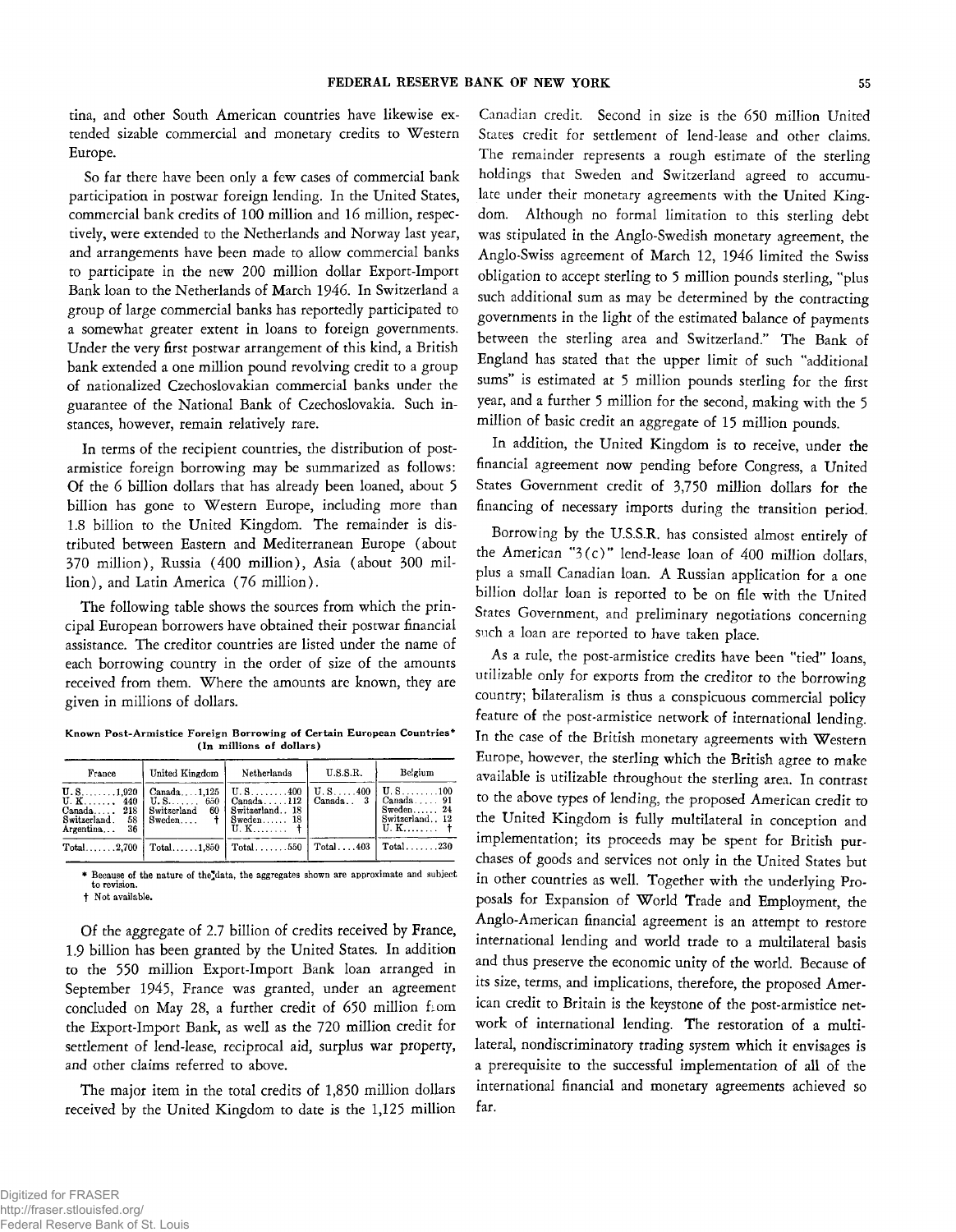## DEPARTMENT STORE TRADE

Department store sales in May in the Second Federal Reserve District are estimated at 102 million dollars, a slight increase over April, and about 50 per cent greater than sales in May 1945. The seasonally adjusted index declined in April from the record high established in March, but it is expected that the adjusted index for May will equal or exceed that of March. Sales in the Second District for the first four months of 1946 have shown a greater gain over the same period in 1945 than has the United States total. Thus this District is gradually regaining its position in the country's total department store sales after a marked decline of its percentage share during the early war years. The Second District seasonally adjusted index of department store sales for April, however, was still more than 10 per cent below the comparable index for the country as a whole.

## **Indexes of Department Store Sales, United States and Second** Federal Reserve District\* (1935-39 daily average=100 **per cent; adjusted for seasonal variation)**



\* Plotted on ratio scale to show proportionate changes. Index for United States preliminary for April 1946.

Department store stocks in this District have not paralleled the rise in sales but were 12 per cent higher at the end of April 1946 than on the same date last year, and only slightly below the estimated dollar volume of stocks at the end of April 1942 when they were approaching an all-time peak. The ratio of stocks to sales for April remained at 2.2 months' supply at the April rate of sales, unchanged from March.

A seasonal decline *in* outstanding orders in April reduced the estimated total to about 260 million dollars, which, however, is more than a fifth higher than the amount of orders outstanding a year ago. The ratio of stocks plus orders to sales declined from 5.2 in March 1946 to 4.7 in April.

Department and Apparel Store Sales and Stocks, Second Federal<br>Reserve District, Percentage Change from the Preceding Year

|                                                                                                                                                                                                                                                                                                                                                                                                              | Net sales                                                                                                                                                                                          |                                                                                                                                                                                                   |                                                                                                                                                                                           |
|--------------------------------------------------------------------------------------------------------------------------------------------------------------------------------------------------------------------------------------------------------------------------------------------------------------------------------------------------------------------------------------------------------------|----------------------------------------------------------------------------------------------------------------------------------------------------------------------------------------------------|---------------------------------------------------------------------------------------------------------------------------------------------------------------------------------------------------|-------------------------------------------------------------------------------------------------------------------------------------------------------------------------------------------|
| Locality                                                                                                                                                                                                                                                                                                                                                                                                     | April 1946                                                                                                                                                                                         | Jan. through<br>April 1946                                                                                                                                                                        | Stocks on<br>hand<br>April 30, 1946                                                                                                                                                       |
| Department stores, Second District                                                                                                                                                                                                                                                                                                                                                                           | $+59$                                                                                                                                                                                              | $+30$                                                                                                                                                                                             | $+12$                                                                                                                                                                                     |
| New York City<br>Northern New Jersey<br>$\text{Bridgeport} \dots \dots \dots \dots \dots \dots \dots$<br>Lower Hudson River Valley<br>Albany<br>Schenectady<br>Central New York State<br>Mohawk River Valley<br>Utica<br>Northern New York State<br>Southern New York State<br>$Binghamton \ldots \ldots \ldots \ldots \ldots \ldots$<br>Elmira<br>Western New York State<br>Niagara Falls<br>$Rochester. ,$ | $+61$<br>$+63$<br>$+62$<br>$+69$<br>$+63$<br>$+66$<br>$+65$<br>$+58$<br>$+65$<br>$+49$<br>$+56$<br>$+53$<br>$+50$<br>$+57$<br>$+54$<br>$+51$<br>$+57$<br>$+42$<br>$+51$<br>$+53$<br>$+35$<br>$+51$ | $+31$<br>$+32$<br>$+31$<br>$+30$<br>$+25$<br>$+30$<br>$+30$<br>$+32$<br>$+50$<br>$+13$<br>$+27$<br>$+20$<br>$+17$<br>$+30$<br>$+30$<br>$+23$<br>$+27$<br>$+15$<br>$+24$<br>$+26$<br>$+8$<br>$+24$ | $+11$<br>$+15$<br>$+16$<br>$+23$<br>$+26$<br>$+16$<br>$+20$<br>$+23$<br>$+26$<br>$+22$<br>$+6$<br>$+16$<br>$+9$<br>$\Omega$<br>$+15$<br>$+19$<br>$+13$<br>$+13$<br>$+16$<br>$+13$<br>$+7$ |
| Apparel stores (chiefly New York City).                                                                                                                                                                                                                                                                                                                                                                      | $+55$                                                                                                                                                                                              | $+28$                                                                                                                                                                                             | $+13$                                                                                                                                                                                     |

Indexes of Department Store Sales and Stocks<br>Second Federal Reserve District  $(1935-39 \text{ average} = 100 \text{ per cent})$ 

| Item                                       | 1945  | 1946 |       |       |
|--------------------------------------------|-------|------|-------|-------|
|                                            | April | Feb. | March | April |
| Sales (average daily), unadjusted          | 143   | 174  | 206   | 219   |
| Sales (average daily), seasonally adjusted | 150   | 210  | 232   | 219   |
| $Stocks.$ unadiusted                       | 162r  | 156  | 171   | 182   |
| Stocks, seasonally adjusted                | 160   | 166  | 170   | 180   |

*r* Revised.

Indexes of Business

| Index                                                                                          | 1945     | 1946     |          |           |
|------------------------------------------------------------------------------------------------|----------|----------|----------|-----------|
|                                                                                                | April    | Feb.     | March    | April     |
| Industrial production*, $1935-39 = 100$<br>(Board of Governors, Federal Reserve<br>Sustem)     | 230r     | 152r     | 168      | 164p      |
| Electric power output*, $1935-39 = 100$<br>(Federal Reserve Bank of New York)                  | 207      | 185      | 190      | 191p      |
| Ton-miles of railway freight*, $1935-39 = 100$<br>(Federal Reserve Bank of New York)           | 248      | 188      | 203n     |           |
| Sales of all retail stores*, $1935-39 = 100$<br>(Department of Commerce)                       | 175      | 235      | 232p     |           |
| Factory employment<br>United States, $1939 = 100$ <sup>†</sup><br>(Bureau of Labor Statistics) | 163      | 122      | 130      | 135p      |
| New York State, $1935-39 = 100$<br>(New York State Dept. of Labor)                             | 141      | 112      | 117      | 124p      |
| Factory payrolls<br>United States, $1939 = 100$ <sup>†</sup><br>(Bureau of Labor Statistics)   | 333      | 210      | 233x     |           |
| New York State, $1935-39 = 100$<br>(New York State Dept. of Labor)                             | 284      | 206      | 229      | 245p      |
| Income payments*, $1935-39 = 100$<br>(Department of Commerce)                                  | 242      | 232      | 232p     |           |
| Wage rates, $1926 = 100$<br>( <i>Federal Reserve Bank of New York</i> )                        | 170      | 171      | 174p     |           |
| Consumers' prices, $1935-39 = 100$<br>(Bureau of Labor Statistics)                             | 127      | 130r     | 130      | 131p      |
| Velocity of demand deposits*, $1935-39 = 100$<br>(Federal Reserve Bank of New York)            |          |          |          |           |
| New York City<br>Outside New York City                                                         | 76<br>73 | 91<br>79 | 91<br>81 | 100<br>80 |

\* Adjusted for seasonal variation.  $p$  Preliminary.  $r$  Revised. f Series revised beginning January 1944.